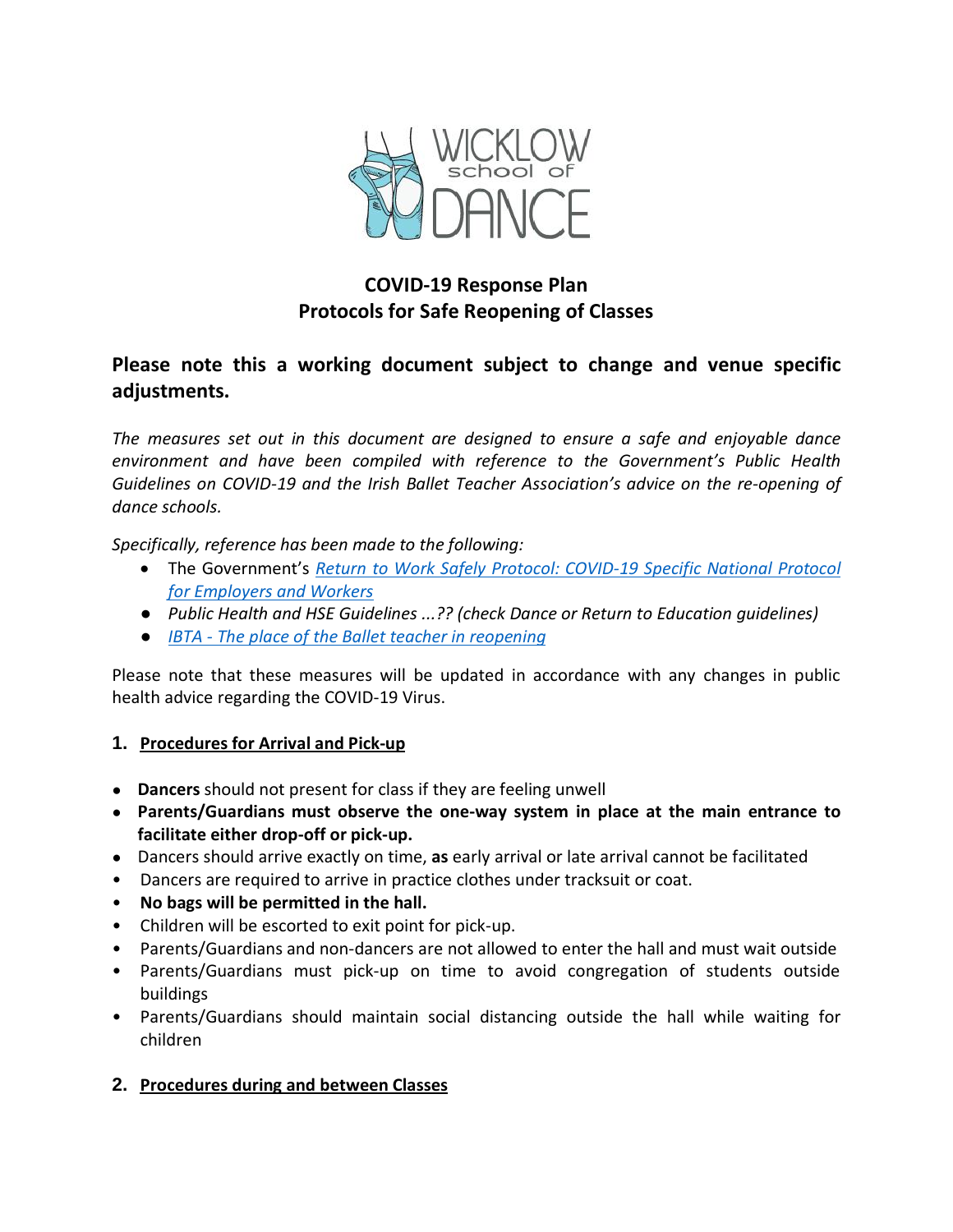- Restricted numbers in classes in line with Government guidelines
- During the class social distancing will be encouraged at all times.
- **Toilet access will be minimized.**
- **Teachers will wash hands and use hand sanitiser between classes.**
- Teachers will wear face shields/masks during class changeovers.
- Before each class **all common touch-points and surfaces** will be wiped down and the hall/room will be aired. Please bear with us during this time as this **will** take a few minutes.

#### **3. Lead Representatives re COVID-19 Measures**

• Megan Christie and Rebecca Lang

#### **4. COVID-19 Prevention and Control Measures to Minimize Risk to Teachers and Students**

The prompt identification and, where appropriate, the isolation of potentially infectious students is crucial in protecting the student involved, the other students, teachers and others at the venue as well as our community in general.

#### **In this regard, WSD will:**

- **Keep a log of all classes held to facilitate contact tracing**
- **Keep an attendance roll to facilitate contact tracing**
- **Provide for a Designated Isolation Area at all WSD venues**

**Regarding contact tracing, it is crucial that parents/guardians ensure that their contact details as provided to WSD are up-to-date i.e. Mobile/home phone number, Postal address.**

#### **5. Dealing with a Suspected Case of COVID-19 in the Workplace**

While teachers/students should not attend class if displaying any symptoms of COVID-19, the following measures will apply in dealing with a suspected case arising during a class.

- **The person displaying symptoms will be requested to wait in the designated isolation area**
- **Access to the isolated person by other students will not be permitted**
- Student's parent(s) will be contacted and will be requested to return immediately to the dance school and take their child home.
- Ballet teacher (or assistant teacher) will maintain 2 metre distance in the isolation area.
- Ballet teacher will wear face mask/shield in the isolation area.
- The teacher will avoid touching people, surfaces and objects.
- The person presenting with symptoms will be advised to cover their mouth and nose with the disposable mask provided when they cough or sneeze and put the tissue in the waste bag provided.
- Assessment of the incident will be undertaken in order to determine follow-up actions and recovery.
- Appropriate cleaning of the isolation area and work areas involved will follow.